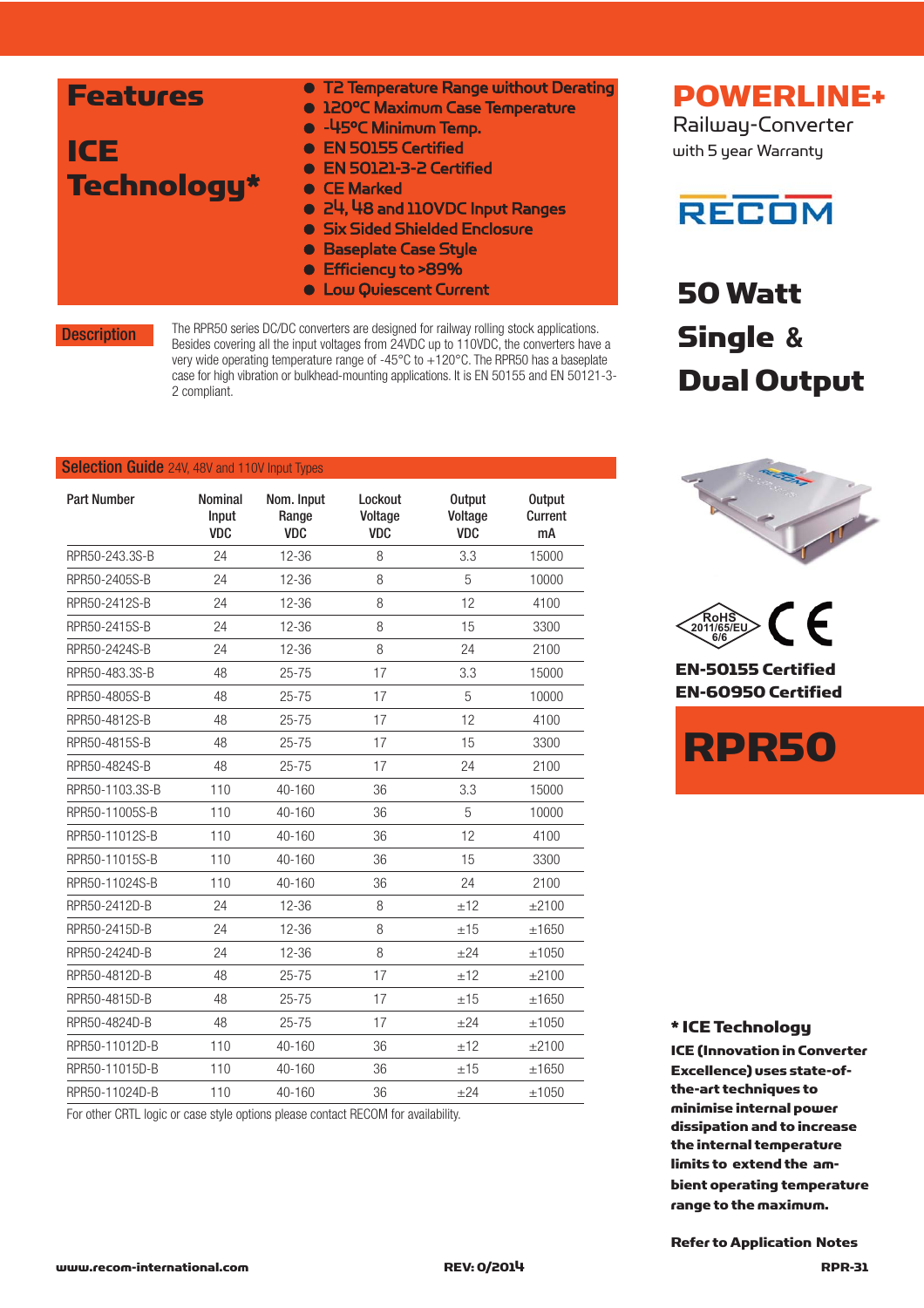### POWERLINE+

### DC/DC-Converter

### RPR50-S\_D Series

Railway Input Voltage Requirements

|                              | <b>NFF01-510</b>                                                          |                              |                  |                                                             |                                                           |                         |                                                          |        |                                      |
|------------------------------|---------------------------------------------------------------------------|------------------------------|------------------|-------------------------------------------------------------|-----------------------------------------------------------|-------------------------|----------------------------------------------------------|--------|--------------------------------------|
| Nominal<br>Input             | <b>Input Range</b>                                                        | <b>EN50155</b><br>Min. Input | <b>Max Input</b> | <b>Input Range</b>                                          | Min. Input                                                | <b>Max Input</b>        | RPR <sub>50</sub><br><b>Input Range</b><br>Min. Input    |        |                                      |
| Voltage                      |                                                                           | (0.1s)                       | (1s)             |                                                             | (0.1s)                                                    | (1s)                    |                                                          | (0.1s) | <b>Max Input</b><br>(1s)             |
| 24V                          | $16.8 - 30V$                                                              | 14.4V                        | 33.6V            | $18 - 34V$                                                  | 12V                                                       | 40V                     | $12 - 36V$                                               | 9V     | 40V                                  |
| 48V                          | $33.6 - 60V$                                                              | 28.8V                        | 67.2V            |                                                             |                                                           |                         | $25 - 75V$                                               | 18V    | 80V                                  |
| 72V                          | $50.4 - 90V$                                                              | 43.2V                        | 100.8V           | $50 - 90V$                                                  | 36V                                                       | 115V                    | $40 - 160V$                                              | 36V    | <b>176V</b>                          |
| 96V                          | $67.2 - 120V$                                                             | 57.6V                        | 134.4V           |                                                             |                                                           |                         | $40 - 160V$                                              | 36V    | 176V                                 |
| 110 <sub>V</sub>             | 77~137.5V                                                                 | 66V                          | 154V             | 77~137V                                                     | 55V                                                       | 176V                    | 40~160V                                                  | 36V    | 176V                                 |
|                              | Specifications (typical at nominal input and 25°C unless otherwise noted) |                              |                  |                                                             |                                                           |                         |                                                          |        |                                      |
|                              | Input Voltage Range (continuous)                                          |                              |                  |                                                             | 12-36VDC<br>complies with EN50155 and NFF 01-510 (Un=24V) |                         |                                                          |        |                                      |
|                              |                                                                           |                              |                  |                                                             | complies with EN50155 and NFF 01-510 (Un=48V)             |                         |                                                          |        | 25-75VDC                             |
|                              |                                                                           |                              |                  |                                                             |                                                           |                         | complies with EN50155 and NFF 01-510 (Un=72V, 96V &110V) |        | 40-160VDC                            |
|                              | Low Transient operating voltage (100ms)                                   |                              |                  |                                                             | complies with EN50155 and NFF 01-510                      |                         |                                                          |        | Un x 0.5                             |
|                              | High Transient operating voltage (1 second)                               |                              |                  |                                                             | complies with EN50155 and NFF 01-510                      |                         |                                                          |        | Un x 1.6                             |
| Allowed Input Ripple         |                                                                           |                              |                  |                                                             | complies with EN50155                                     |                         |                                                          |        | 15%                                  |
| Input Reflected Ripple       |                                                                           |                              |                  |                                                             | nominal Vin and full load                                 |                         |                                                          |        | 20mAp-p                              |
|                              | Supply Interruption (Perf. Criteria B)                                    |                              |                  |                                                             | according to EN50155, 5.1.1.2                             |                         |                                                          |        | Class S2                             |
|                              |                                                                           |                              |                  |                                                             | according to EN50155, 5.1.3                               |                         |                                                          |        | Class C <sub>2</sub>                 |
| Start Up Time                |                                                                           |                              |                  |                                                             | nominal Vin and constant resistive load                   |                         |                                                          |        | 2ms typ., 5ms max.                   |
| Remote ON/OFF <sup>(1)</sup> |                                                                           |                              |                  |                                                             | Logic High, Vin=24V, 48V                                  |                         |                                                          |        | Open or $3V < Vr < 5.5V$             |
|                              | Logic High, Vin=110V                                                      |                              |                  |                                                             |                                                           | Open or $8V < Vr < 60V$ |                                                          |        |                                      |
|                              |                                                                           |                              |                  | Logic Low                                                   |                                                           |                         |                                                          |        | Short or $0V < Vr < 1.2V$            |
| Remote OFF input current     |                                                                           |                              |                  | Nominal input                                               |                                                           |                         |                                                          |        | 2mA typ.                             |
| Output Voltage Accuracy      |                                                                           |                              |                  |                                                             | 50% Load and nominal Vin                                  |                         |                                                          |        | ±1.5%                                |
| Voltage Adjustability        |                                                                           |                              |                  |                                                             | Single Output only                                        |                         |                                                          |        | ±10%                                 |
| Minimum Load                 |                                                                           |                              |                  |                                                             |                                                           |                         |                                                          |        | $0\%$                                |
| Line Regulation              |                                                                           |                              |                  |                                                             | low line, high line at full load                          |                         |                                                          |        | $\pm 0.3\%$                          |
| Load Regulation              |                                                                           |                              |                  |                                                             | 10% to 100% full load                                     |                         |                                                          |        | $\pm 0.5\%$                          |
|                              | Cross Regulation (10% <> 100% Load)                                       |                              |                  |                                                             | Dual Outputs only                                         |                         |                                                          |        | 3% typ. / 5% max.                    |
|                              | Ripple and Noise (20MHz bandwith limited)                                 |                              |                  |                                                             | (measured with 1µF capacitor across outputs)              |                         |                                                          |        | 1% Vout typ. / 3% max.               |
| Temperature Coefficient      |                                                                           |                              |                  |                                                             |                                                           |                         |                                                          |        | $\pm 0.04\%$ /°C max.                |
| <b>Transient Response</b>    |                                                                           |                              |                  |                                                             | 25% load step change                                      |                         |                                                          |        | 800µs                                |
| Over Load Protection         |                                                                           |                              |                  |                                                             | % of full load at nominal Vin                             |                         |                                                          |        | 120% typ.                            |
| Short Circuit Protection     |                                                                           |                              |                  |                                                             |                                                           |                         |                                                          |        | Hiccup, automatic recovery           |
|                              | Output Over Voltage Protection                                            |                              |                  | Single Output                                               |                                                           |                         | Converter shutdown if Vout > Vout nominal + 20%          |        |                                      |
|                              |                                                                           |                              | Dual Output      |                                                             |                                                           |                         | Converter shutdown if Vout > Vout nominal $+10\%$        |        |                                      |
|                              | <b>Isolation Voltage</b>                                                  |                              |                  | According to EN50155 12.2.9.2<br>Tested at 1500VAC/1 minute |                                                           |                         |                                                          |        |                                      |
|                              | <b>Isolation Resistance</b><br>According to EN50155 12.2.9.1              |                              |                  |                                                             |                                                           | 10 $M\Omega$ min.       |                                                          |        |                                      |
|                              | <b>Isolation Capacitance</b>                                              |                              |                  |                                                             |                                                           |                         | 1500pF max.                                              |        |                                      |
| <b>Operating Frequency</b>   |                                                                           |                              |                  |                                                             |                                                           |                         |                                                          |        | $260$ kHz $\pm$ 40kHz                |
|                              | <b>Operating Temperature Range</b>                                        | (T2)                         |                  |                                                             | complies with EN50155: 4.1.2 and EN50125-1                |                         |                                                          |        | -45 $^{\circ}$ C to +85 $^{\circ}$ C |
|                              | (Ambient Air, Free Convection)                                            | (Tx)                         |                  | with derating                                               |                                                           |                         |                                                          |        | -45°C to $+100$ °C                   |
|                              | Maximum Case Temperature                                                  |                              |                  |                                                             |                                                           |                         |                                                          |        | $+120^{\circ}$ C                     |
|                              | Over Temperature Protection                                               |                              |                  |                                                             |                                                           |                         |                                                          |        | Internal thermistor                  |

continued on next page

RPR50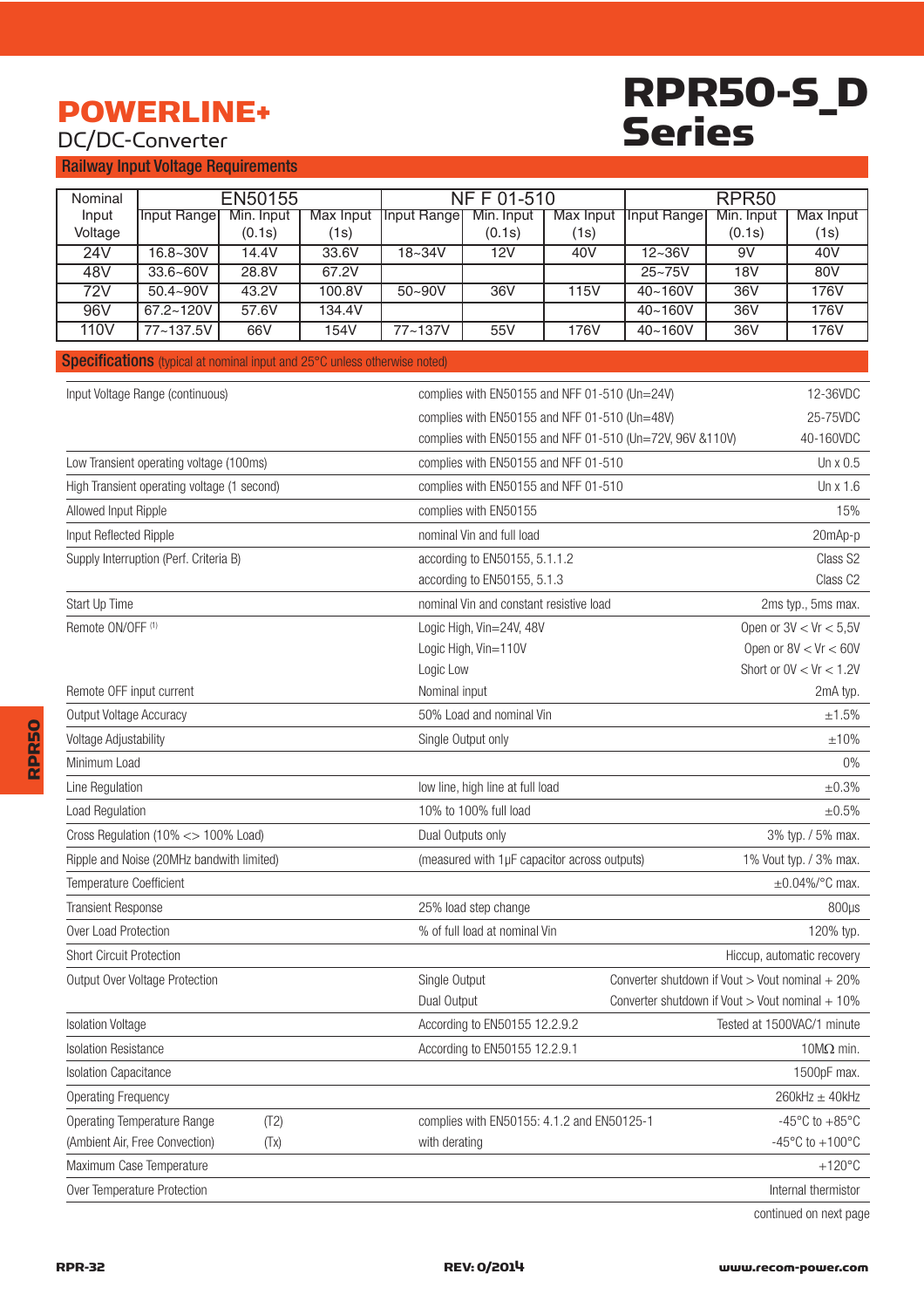### RPR50-S\_D Series

### POWERLINE+ DC/DC-Converter

**Specifications** (typical at nominal input and 25°C unless otherwise noted)

| Storage Temperature Range                                                                                   |                     | -55 $\mathrm{^{\circ}C}$ to +125 $\mathrm{^{\circ}C}$                                   |
|-------------------------------------------------------------------------------------------------------------|---------------------|-----------------------------------------------------------------------------------------|
| <b>Relative Humidity</b>                                                                                    |                     | 5% to 95% RH                                                                            |
| Case Material <sup>(2)</sup>                                                                                |                     | Aluminium                                                                               |
| Weight                                                                                                      |                     | 43g                                                                                     |
| Packing Quantity                                                                                            |                     | 4pcs per Tube                                                                           |
| Safety Standards                                                                                            | CE Marked           | certified to EN-60950-1, 1st Edition                                                    |
| <b>Thermal Performance</b>                                                                                  | Cold                | $-40^{\circ}$ C /16 Hours                                                               |
|                                                                                                             | Dry Heat, Operating | $-40^{\circ}$ C/ $+85^{\circ}$ C/ 5 Cycles                                              |
| complies to EN50155: 12.2.3/4/5                                                                             | Damp Heat, Cyclic   | +25°C/+55°C, 95%RH / 2 x 24 Hours                                                       |
| Vibration, Shock & Bump (complies with EN61373, Category 1 Class B)                                         | Vibration           | 5-150Hz, X:0.7m/s <sup>2</sup> , Y:0.45m/s <sup>2</sup> , Z:1m/s <sup>2</sup> , 30 mins |
|                                                                                                             | Shock               | 5g/30ms/18 shocks                                                                       |
| Input Filter                                                                                                |                     | Built-in Pi Filter                                                                      |
| <b>Conducted Emissions</b>                                                                                  | EN50121-3-2***      | Class A                                                                                 |
| <b>Radiated Emissions</b>                                                                                   | EN50121-3-2***      | Class A                                                                                 |
| <b>ESD</b>                                                                                                  | EN50121-3-2***      | Perf. Criteria B                                                                        |
| Radiated Immunity                                                                                           | EN50121-3-2***      | Perf. Criteria A                                                                        |
| <b>Fast Transient</b>                                                                                       | EN50121-3-2***      | Perf. Criteria A                                                                        |
| Surge                                                                                                       | EN50121-3-2***      | Perf. Criteria B                                                                        |
| Conducted Immunity                                                                                          | EN50121-3-2***      | Perf. Criteria A                                                                        |
| MTBF calculated according to BELLCORE TR-NWT-000332 Case I: 50% Stress, Temperature at 50°C (Ground Benign) |                     | $2195 \times 10^3$ hours                                                                |

\*\*\*with filter circuit

#### Typical Control Pin Application Circuit

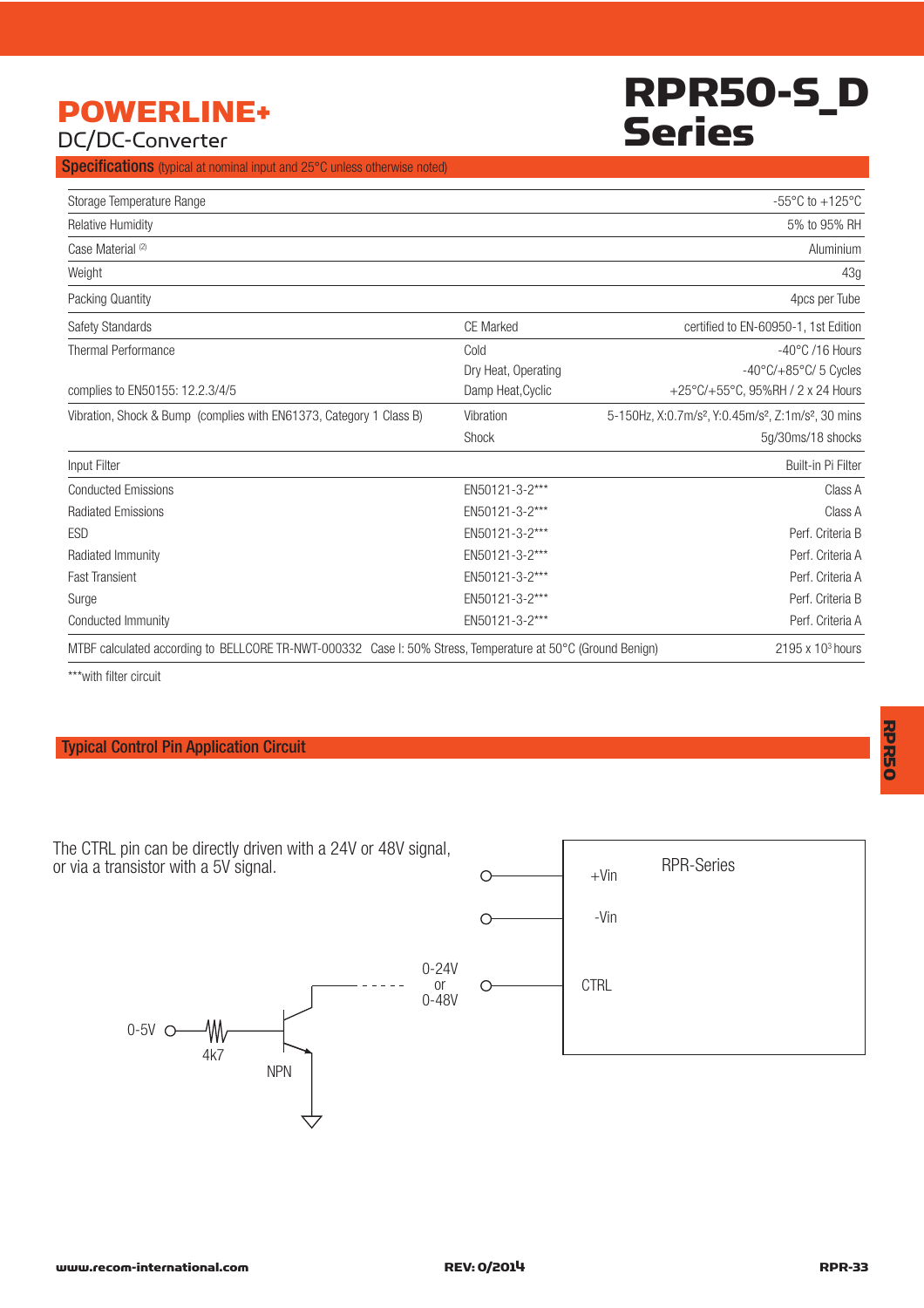### POWERLINE+

DC/DC-Converter

## RPR50-S\_D Series

Typical Application Circuit

#### EN50155 / NF F 01-510 Input Filter



| Table      |          |                       |         |                |            |                  |                  |           |
|------------|----------|-----------------------|---------|----------------|------------|------------------|------------------|-----------|
| Module     | Standard | UR1                   | D1      | C <sub>1</sub> | L1         | C <sub>2</sub>   | C <sub>3</sub>   | C8, C9    |
| <b>24V</b> | EN50155  | <b>MOV</b><br>14D361K | 100V/6A | 6,8µF/50V      | 550µH±20%  | 330µF/<br>50VDC  | 330µF/<br>50VDC  | 4,7nF/3kV |
| 48V        | EN50155  | <b>MOV</b><br>14D361K | 200V/3A | 220nF/100V     | 550µH±20%  | 330µF/<br>100VDC | 330µF/<br>100VDC | 4,7nF/3kV |
| 110V       | EN50155  | <b>MOV</b><br>14D361K | 300V/3A | 470nF/250V     | 1200µH±20% | 330µF/<br>250VDC | 330µF/<br>250VDC | 4,7nF/3kV |

# RPR50

#### Notes :

- 1. The ON/OFF pin voltage is referenced to negative input. The pin is pulled high internally. ON/OFF control is standard with positive logic: e.g. RPR20-2405S, RPR20-4805D-B. Positive logic:  $0=$  OFF,  $1=$  ON. The converter will be ON if the CTRL is left open.
- 2. To ensure a good all-round electrical contact, the baseplate is pressed firmly into place within the aluminium housing.The hydraulic press can leave tooling marks and deformations to both the housing and baseplate. The case is anodised aluminium, so there will be natural variations in the case colour and the aluminium is not scratch resistant. Any resultant marks, scratches and colour varations are cosmetic only and do not affect the operation or performance of the converters.
- 3. The converter is supplied with a protective adhesive tape to keep the top surface clean. The tape is heat resistant and the converter can be soldered into place without removing the tape. The tape should be removed just before final installation.
- 4. The RPR series are optionally available with a ribbed heatsink case style. They will then meet Tx requirements without an external heat sink. Please contact you RECOM supplier for more information.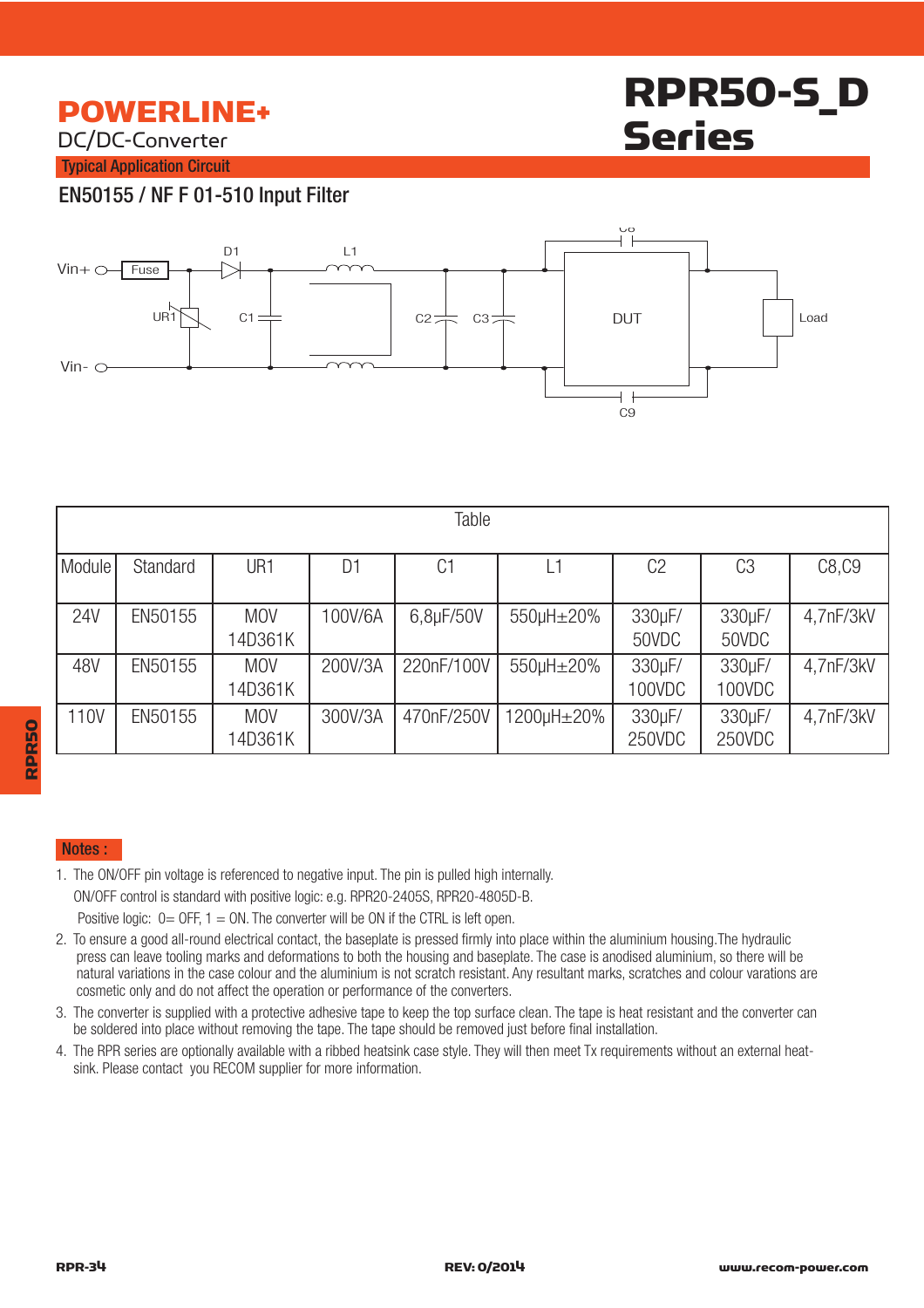### RPR50-S\_D Series

#### Baseplate Case- suggested PCB layout





Input Fuse is recommended. Recommended fuse rating = double maximum input current, time delay type.

To ensure optimum thermal performance, use large areas of copper on the PCB to assist with heat dissipation and mount the converter vertically.

Package Style and Pinning (mm)

#### Baseplate Case (-B Suffix)